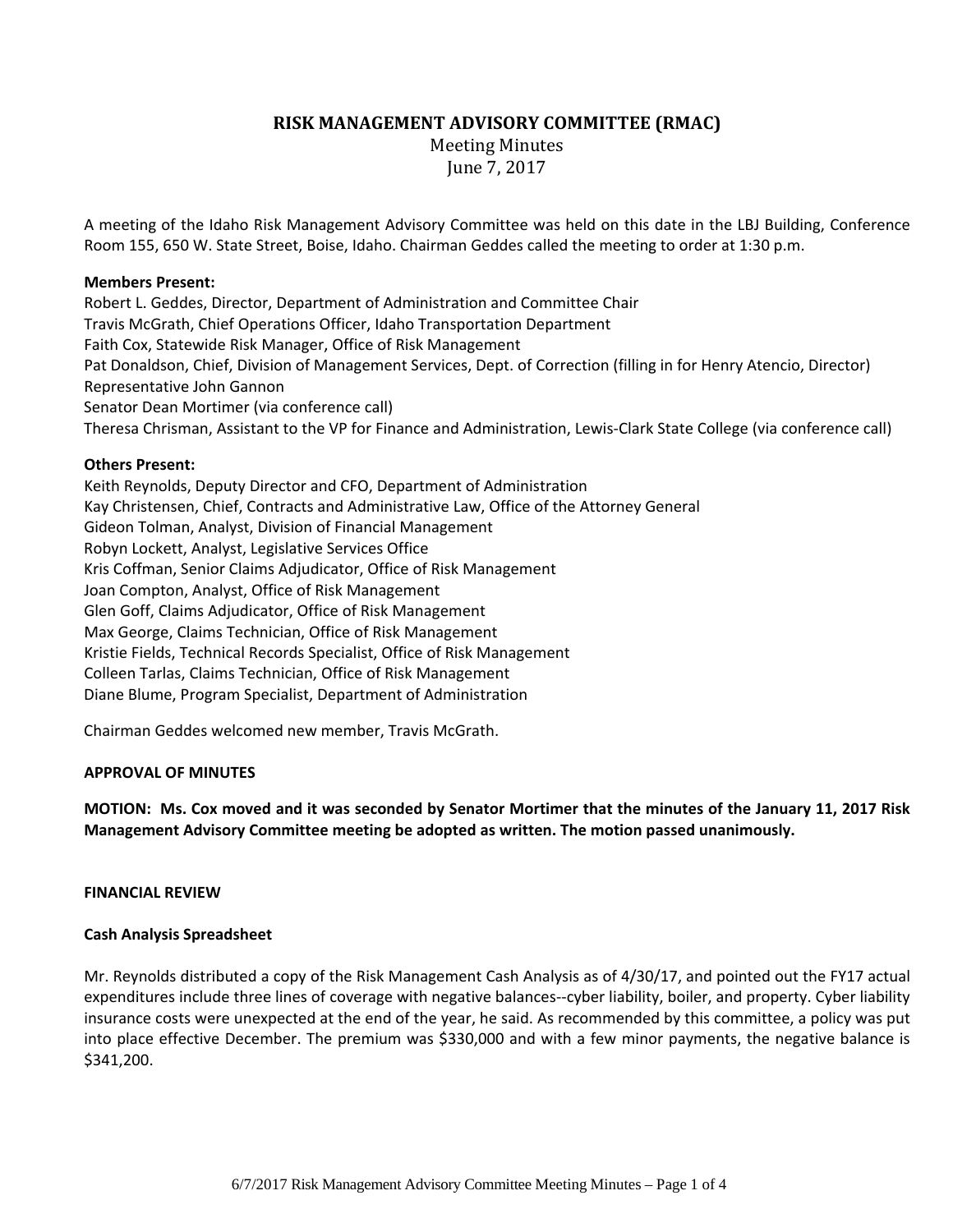It has been a bad year for boiler claims (negative \$29,772) and property claims (negative \$201,060); however, it has been a good year for liability where claims have been reduced, he pointed out. Auto physical damage costs have improved as well, due to efforts by staff to seek payments from at-fault parties.

### **Claims and Expense Analysis**

This analysis shows the different types of claims experience versus those projected, he explained. For example, as of 4/30/17 about \$2.4 million has been expended toward liability claims against a projected \$3.8 million. Taking into consideration all lines of coverage, he said, we will likely balance-out at the end of the year. To accommodate federal requirements as part of statewide cost allocations, each line of insurance must be accounted for separately.

### **UPDATE FROM THE STATEWIDE RISK MANGER**

### **Loss Trends**

Ms. Cox noted that winter weather has contributed to recent losstrends. For example, property claimsinclude two large collapses over the winter that were total losses, a fire at one of the universities, and an incident where an electrical line was cut. As far as boilers, she said, one froze and required replacement, and another failed due to faulty installation. Both were preventable, she added.

There has only been one small cyber liability loss affecting about 250 individuals that was applied to our new coverage. After the loss, a breach coach was engaged to help the agency, and a forensic firm hired to do an investigation to make sure the breach was mitigated. A call center was also engaged to conduct notifications and offer monitoring services. The cost paid by the state was very small. There have been other larger state breaches but fortunately, the vendors assumed responsibility. She and the state's Chief Information Officer, Greg Zickau, have been visiting all state agencies to advise them on the available cyber coverage, she added.

## **Experience Rating**

Premiums are allocated based on high level exposure, Ms. Cox pointed out. For example, all agencies that have automobiles are charged the same rate. Unfortunately, there is no way with the current Risk Management information system to implement an experience-rating or loss-rating program. There are four lines of coverage that should be experience rated because some agencies are subsidizing others--liability, cyber-liability, property, and auto-property liability. A new system would be able to configure rating tables and enter complex formulas, loss assessments, issue incident management, and record remediation recommendations. As an example, she explained, there was a recent battery fire at one of the universities and if we had a system that recorded those types of batteries statewide, Risk Management could have extracted remediation recommendations and sent them out to those entities.

A system like this is expensive, she cautioned, but it would be valuable in the long run. Agencies could utilize it themselves for remediation recommendations and it would allow our department to offer enterprise risk management. The current system was put into place about 10 years ago and the cost was about \$150,000 for implementation with ongoing maintenance of \$17,000 annually. It mainly serves as a data warehouse. A new smart system would cost between \$150,000 and \$250,000 for implementation and \$75,000 to \$150,000 annually depending on how many agencies utilize it. One big loss prevention would pay for the entire system, she added. If approved, acquisition would take place in FY19.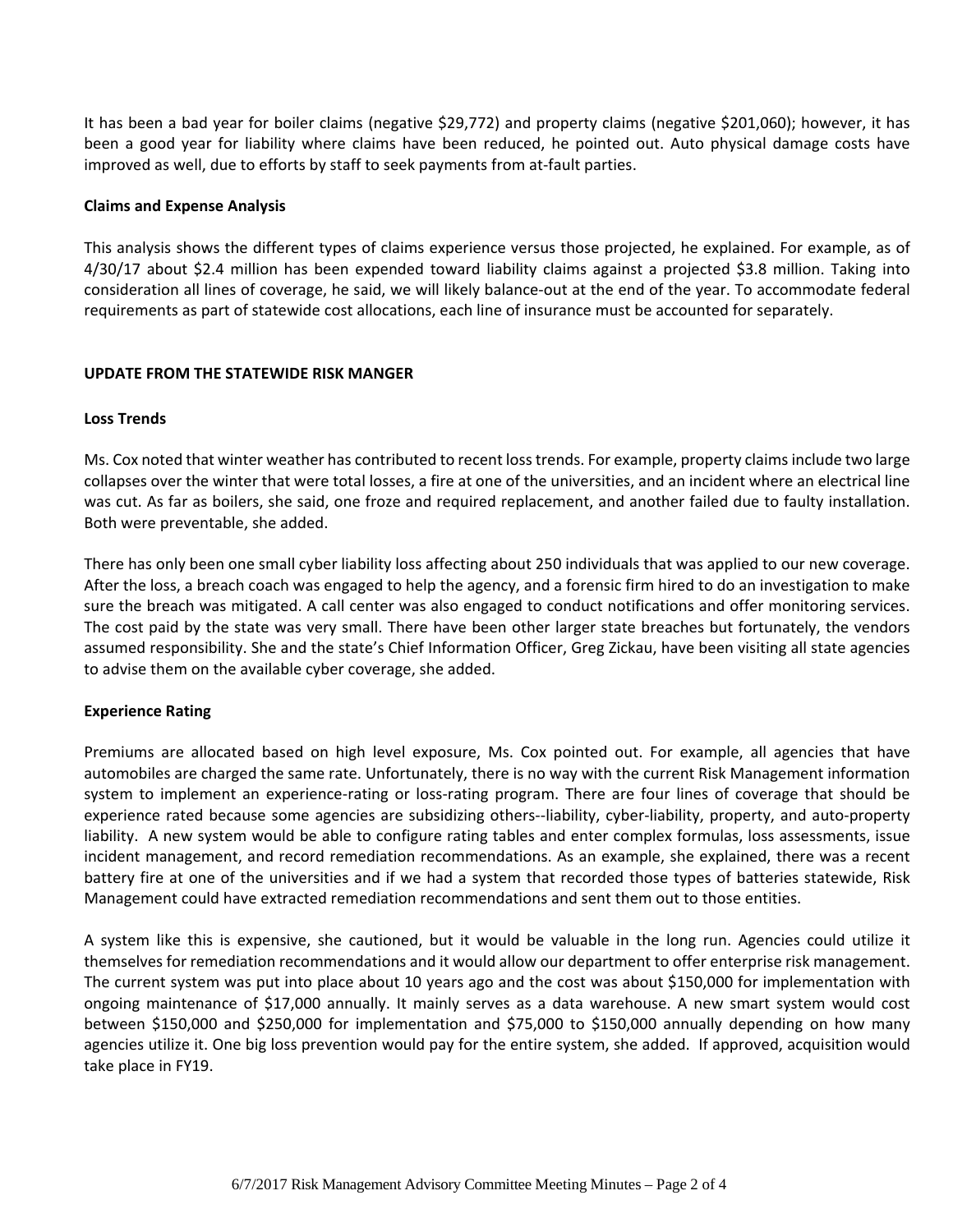# **Subrogation Update (Auto Property Damage)**

An exciting change of practice underway in Risk Management is the emphasis on subrogation, Ms. Cox continued. When someone is at-fault for damages to the state's property, the state has the right to subrogate against the insurance company of the person at fault, or take them to court if they do not have insurance. Prior to her coming on board, she said, the office was not making any effort to subrogate against auto property damage because there was not the manpower available to do so.

In the first four months of 2015 we collected zero subrogated moneys, she said. In comparison, during the same period in 2016 we collected \$120,000 using existing staff, but there was still a big backlog. The budget allowed for hiring a part time person late in 2016 and consequently, during the first four months of 2017 we collected \$187,000 of subrogated moneys. For FY18, this temporary position will become full time.

## **Insurance Services Office (ISO) Reporting Tool**

ISO is the leading provider of analytics as a reporting tool for insurance companies, she continued, and until recently was not utilized by the Office of Risk Management. This tool helps to detect fraud. By logging into the system to follow up on a general liability bodily injury claim, for example, staff can see if the claimant has made similar claims, and/or reported similar injuries. For little expense, staff can also search for individuals who have left town, but owe the state money.

Further, she explained, about 38% of all automobile accidents within state government are preventable, such as employees backing into another vehicle or a stationary object. In 2016 the state had 127 preventable accidents and because we did not have this tool available, we did not report these accidents to ISO. Consequently, the employees who continue to have these preventable accidents experience no implications because accidents were not reported to their insurance carriers. She mentioned she has been talking with some of the larger agencies who are in support of using this tool as a means to get the attention of their employee‐drivers. The committee agreed that an implementation date be communicated to all employees and as of that date, all at-fault accidents will be reported to ISO.

## **Building Appraisals Update**

To date, CBIZ has completed about 500 building appraisals, she reported. Significant errors were discovered both ways some facilities were over-insured and some under-insured. The appraisals show that the state is only under-insured on a whole by about 2% on average. She reminded the group that 25% of state facilities will be appraised each year on an ongoing basis.

## **July 1st Renewals and Property Renewal Options**

Ms. Cox recalled at its last meeting, the Committee asked staff to pursue three options for property coverage from our broker. The state's current policy is with Travelers Insurance Company. Thirteen companies were asked to provide quotes, but only four were received due to the size of the state with over \$8 billion in property assets.

The two top proposals came from Travelers and Alliant Property. Alliant specializes in public entities and insures Washington, Montana, and Nevada. She handed out a spreadsheet comparing the coverages offered by the two firms and it is clear Alliant offers better choices, she pointed out. Because Alliant specializes in public entity property coverage, and because its coverage is worldwide, it provides a lot of coverage that the state cannot get from the standard insurance market. The most Travelers would pay in one incident is \$500,000 million; however, Alliant would pay \$1 billion.